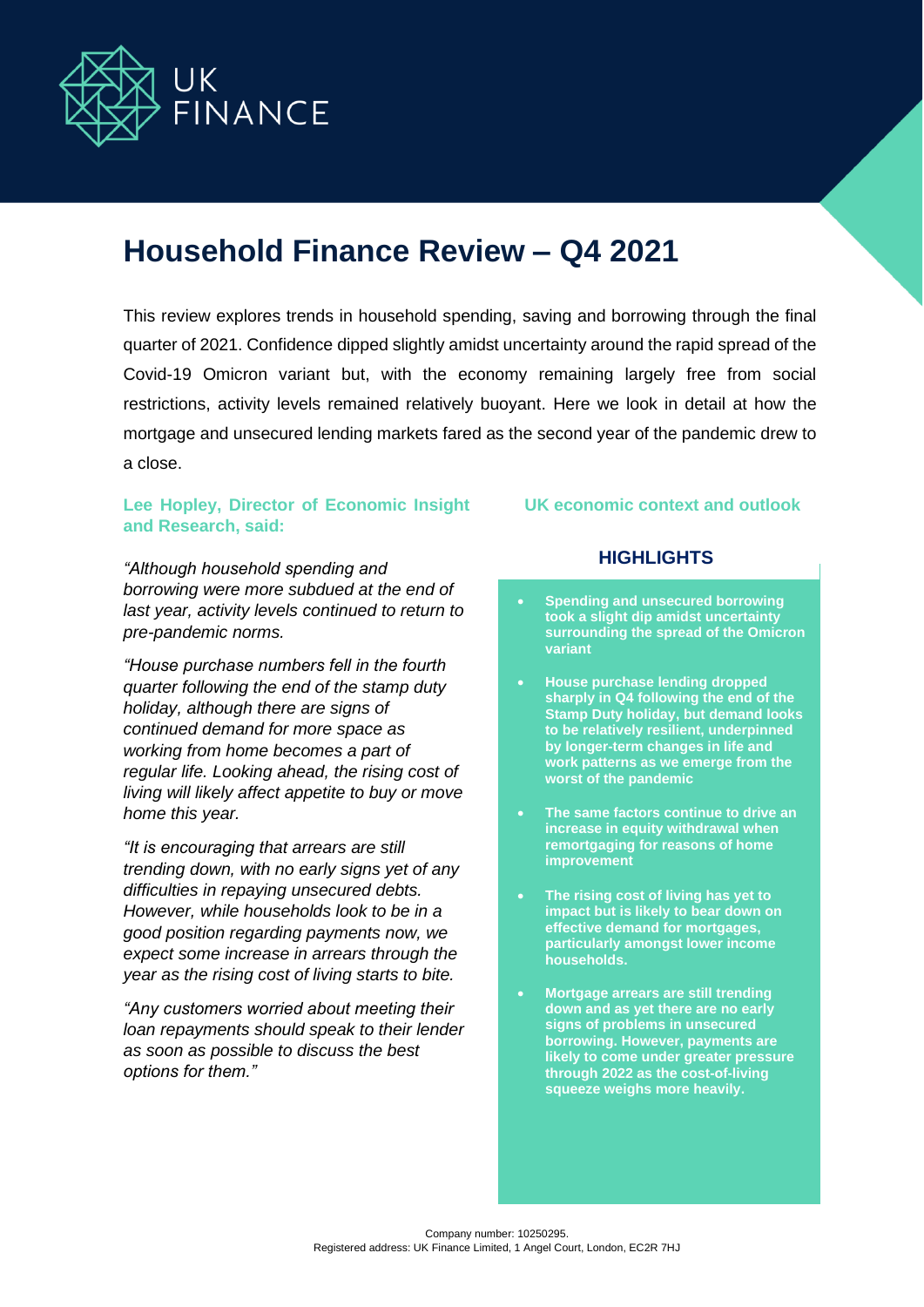The UK economy grew by one percent in the fourth quarter of 2021. Services and construction registered positive growth for the quarter, whereas production output fell further below pre-pandemic levels, in large part due to a fall in gas and energy supply. Services activity continued to be buoyed by growth in the health sector, driven by increased GP visits at the start of the quarter and Covid-19 testing and tracing activities in December. UK GDP is estimated to have grown 7.5 per cent in 2021, technically making it the fastest growing economy in the G7. However, it is important to note that this is following a rebound from a particularly weak 2020, during which the UK registered the second largest contraction of the seven economies.

The Omicron variant emerged in the latter half of the fourth quarter, with new cases of Covid-19 exceeding 100,000 a day towards the end of December. However, the resulting rise in staff absences and voluntary social distancing did not have a significant impact on the economy, with GDP falling by only 0.2 per cent in December. This left output in the UK economy at the same level as February 2020, just before the pandemic began.

There are mixed signals coming from recent labour market indicators. Following the end of the Coronavirus Job Retention Scheme (CJRS) in the close of the third quarter, unemployment continued to decline to 4.1 per cent in the three months to November, only 0.1 per cent above pre-pandemic levels. However, employment remains 600,000 below March 2020, largely driven by a decrease in selfemployment.

There has also been an uplift in economic inactivity as an increasing number of young people entered education during the pandemic, and more recently a rise in the number of reports of ill health and early retirement being reasons for workers leaving the labour force.

As well as falling unemployment, job vacancies rose to record levels again in the fourth quarter, with every industry registering a rise. This combination signals a tightening labour market for the UK, with the unemployed per vacancy ratio reaching a 50-year low. Surveys suggest employers are facing recruitment difficulties, which has translated into underlying pay growth of around four per cent (as estimated by the Bank of England) in an effort to attract and retain talent.

However, a recent BICS survey shows 28 per cent of businesses surveyed cannot afford to offer enticing pay packages to applicants, most notably within the hospitality industry, where 51 per cent of those surveyed reported this issue. This suggests businesses, especially those in industries most affected by the various social restrictions over the past two years, will continue to struggle to fill their vacancies until the threat of Covid-19 is consistently low enough for these businesses to build up appropriate cash reserves and match the wage demand of new hires.

In November, growth in nominal earnings was 3.8 per cent, continuing a downward trend as base effects from the period of the CJRS continue to dissipate. Inflation, on the other hand, is trending in the opposite direction, with CPI rising to 5.4 per cent in December. This real pay squeeze will continue throughout 2022, as the Bank of England expects CPI to peak at over seven per cent by spring.

On top of this, April will see the 1.25 percentage point rise in National Insurance contributions, alongside an expected 54 per cent rise in gas and electricity bills for the typical household following the revision to Ofgem's energy price cap. To offset some of the latter pressure on households, government will introduce a combination of support through lower council tax bills and loans to reduce the immediate hit of the prices increase, phased in over the course of this year.

Overall, it is not good news for household budgets in 2022: the Bank forecasts real household disposable income will fall by two per cent this year. This is the largest drop in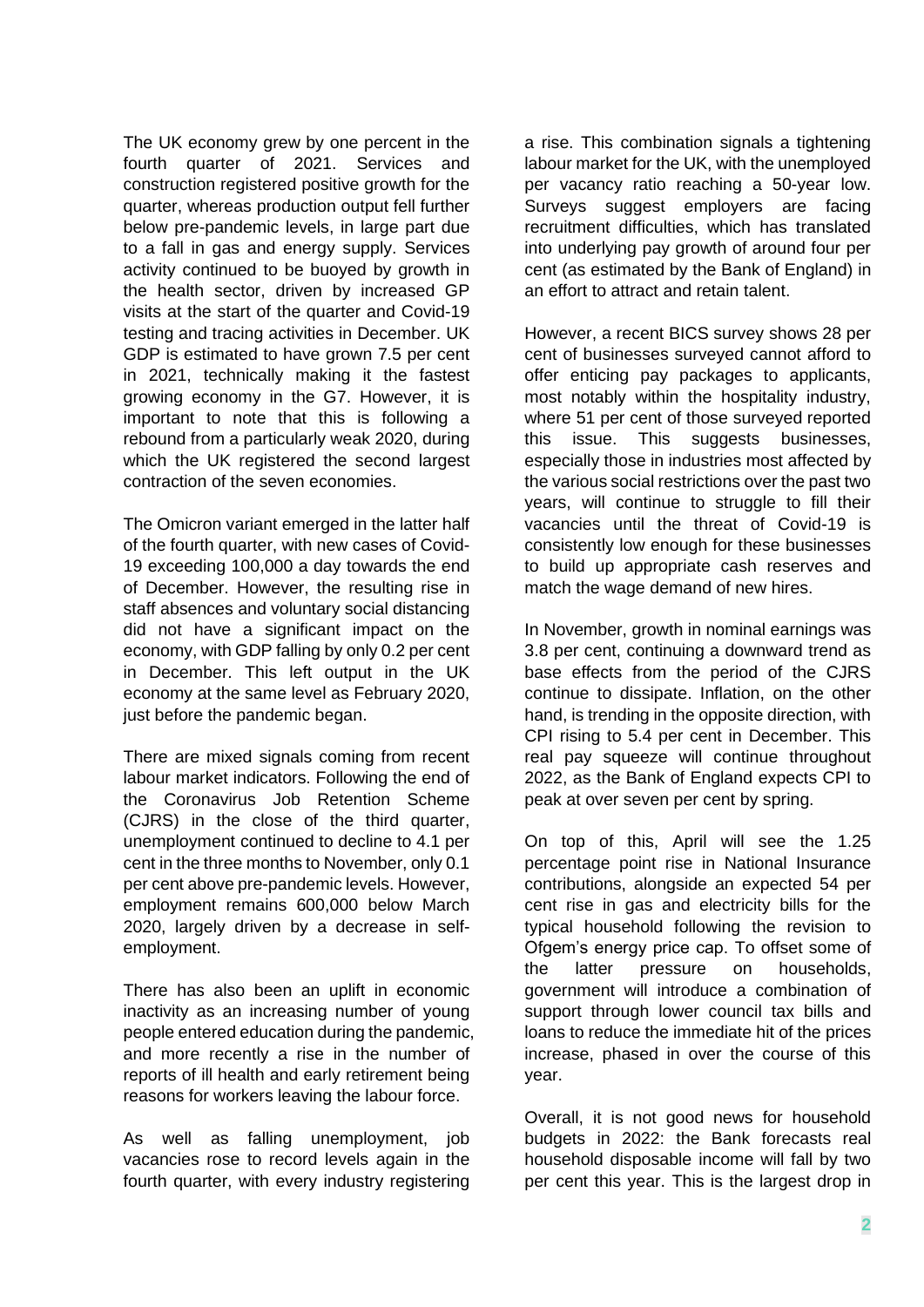spending power since at least 1990; NIESR predicts this will most negatively affect lowestincome households largely concentrated in the North West, Wales and parts of the South East.

Declining confidence over household finances contributed to lower consumer sentiment in January. According to GfK, consumer confidence fell further as confidence about the general economic situation in the coming 12 months declined. It is clear households are bracing for the increasing costs of living coming in the next quarter, which has further translated into a fall in the major purchase index, measuring consumers' willingness to buy expensive items.

This has contributed to the Bank of England revising down its forecasts for GDP in 2022 as global energy and tradable goods prices rises weigh on aggregate spending. Attention should also be paid to UK trade in the coming year, with increased trade barriers between the UK and EU through increased goods checks, due to the next phase of Brexit, providing further hindrance to domestic growth.

Despite the more subdued growth outlook, the Bank Rate rose to 0.5 per cent in February in reaction to rising global energy and tradeable goods prices. Four out of the nine Monetary Policy Committee members voted for a rise to 0.75 per cent. Such a close decision explains many economists' expectations that we will see further increases to the costs of borrowing for UK households in the near future.

Altogether, despite Omicron leaving little lasting effect, there are clearly challenges ahead for many UK households in 2022. Preparation for the incoming rise to costs of living can be seen through declining consumer confidence, with expected real wage decreases likely further squeezing household budgets throughout the year.

## **Consumer spending: card spending close to pre-pandemic trends, despite Q4 dip**

Consumer confidence dropped away somewhat in Q4, as the rapid spread of the Omicron variant added to households' uncertainty, both about their own position and the wider economic situation.

Despite this, card spending continued its recovery back towards the pre-Covid 19 trend. There was a solid pick up in spending in November, boosted by black Friday sales and pre-Christmas spending. In addition, the increase in the contactless limit may also have provided an additional boost.

Anecdotally, growing levels of spending using Buy Now Pay Later services (not included in card spending figures) will mask a higher level of total spend. However, with consumer sentiment the main driver of activity, the overall trend is likely to echo that for cards.

However, there was a modest decline in activity in December. Given this was concentrated in the services sector, this is likely a reflection of increased caution and behaviour change amongst consumers with respect to social activities in light of the new Omicron variant.

Notwithstanding this, card spending now appears to be approaching its pre-Covid 19 trend path (*Chart 1*).



*Chart 1: Credit card spending in month*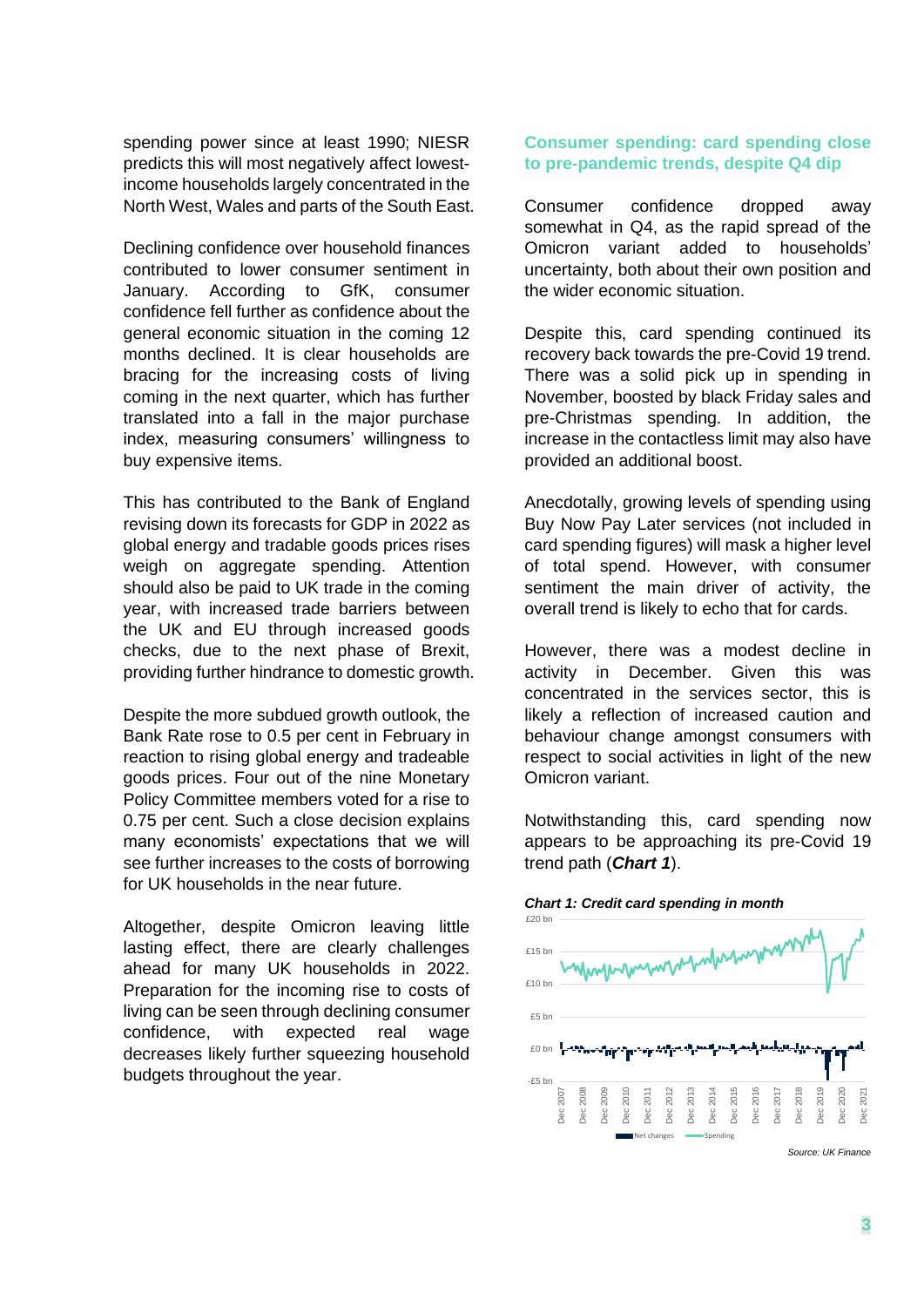With the economy now effectively fully open, the remaining gap between current spending levels and those seen before 2020 may take longer to close, as consumer demand in some sectors experiencing more persistent impacts of the pandemic may settle on a lower level. Commuting costs, for example, are lower for many consumers because of more flexible working arrangements, which in some cases have now morphed into long-term employment policies.

Linked to this, related spend in and around business centres – including food, drink and entertainment – may not recover to former trends, although this will be at least partly offset through substituted spending where those workers live.

## **Consumer spending: personal loan demand also nearing pre-Covid-19 levels**

Personal loan borrowing (which excludes car finance) followed a similar pattern to that seen for credit card spending (*Chart 2*), although the drop off in activity was somewhat more pronounced. Recovery in demand for loans in mid-2021 was likely partly driven by the surge in home improvement activity, with personal loan borrowing for associated larger purchases seeing a related boost.

There is clearly a degree of seasonality with new loans generally declining at the end of the year. Emergent concerns about rising inflation and upcoming cost of living pressures further weighed on demand for loans in the latter part of 2020.

While our data does not specifically cover finance for car purchase, insights from the Finance and Leasing Association point to a recovery in finance for car purchase, particularly used cars, in the latter part of 2021 though volumes remain down on pre-Covid-19 levels.





Looking ahead, spending in a number of areas is likely to see growth in cash terms from the rising cost of living, and so figures need to be interpreted against this inflationary backdrop.

It remains be seen how the squeeze on household finances will impact on spending patterns through the year. However, it is likely that for some consumers, particularly at the lower end of the income scale, the ability and desire to make larger purchases will be more constrained. This could then bear down on personal loan borrowing and, to a lesser extent, card spending.

## **2021 – a record breaking year for the housing market**

With full year data now available, we can look back on 2021 as a quite remarkable, expectation-busting, year for housing and mortgage markets.

Although a normal review of the year's outturns would involve comparisons with the previous year, the huge disruptions through both 2020 and 2021 mean that it is also revealing to compare with 2019, the last year of the "old normal" before Covid-19 fundamentally changed the ways we live, work, and spend.

Firstly – and most obviously – house purchase activity saw an unprecedented boom, fuelled both by Covid-19 triggered social change and the Stamp Duty holiday. On the back of these multiple stimuli, the number of loans to buy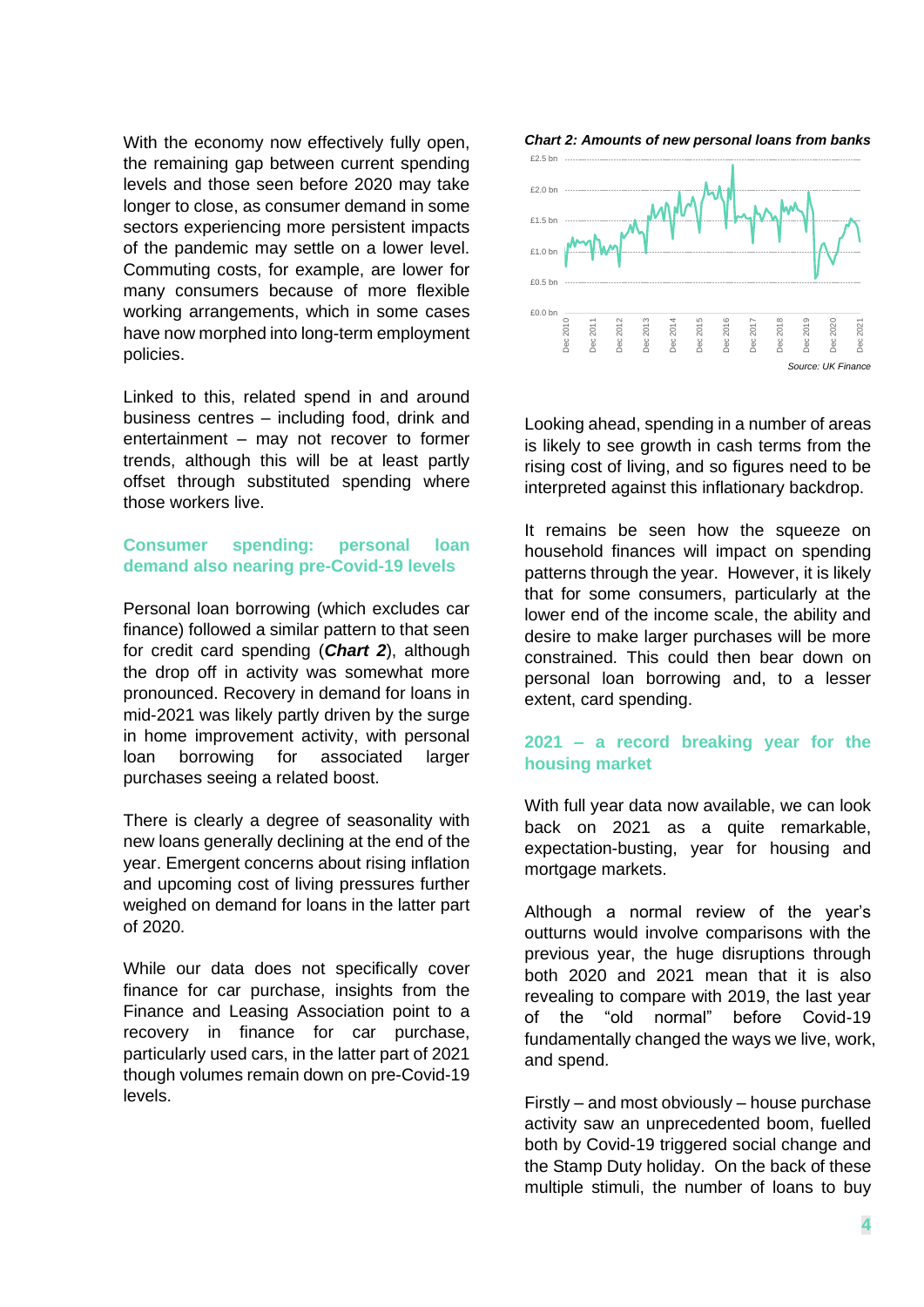property increased by 41 per cent overall (*Table 1*).

|                                                                                                                                              | 2019                            | 2020                            | 2021                            | Annual                      |
|----------------------------------------------------------------------------------------------------------------------------------------------|---------------------------------|---------------------------------|---------------------------------|-----------------------------|
|                                                                                                                                              |                                 |                                 |                                 | change                      |
| Number of house purchase loans:                                                                                                              |                                 |                                 |                                 |                             |
| First-time buyers                                                                                                                            | 351.000                         | 304.000                         | 405.000                         | 33.2%                       |
| Homemovers                                                                                                                                   | 344,000                         | 310,000                         | 442,000                         | 42.6%                       |
| Buy-to-let landlords                                                                                                                         | 75.100                          | 66.600                          | 111.600                         | 67.6%                       |
| Total                                                                                                                                        | 770,100                         | 680.600                         | 958,600                         | 40.8%                       |
| Number of mortgage refinances<br>Residential - external remortgage<br><b>Residential Product Transfers</b><br>Buy-to-let external remortgage | 446.400<br>1,203,200<br>189,400 | 352,400<br>1.169.100<br>164,500 | 286,800<br>1,253,700<br>153,600 | $-18.6%$<br>7.2%<br>$-6.6%$ |
| House Prices (UK average, Q4)                                                                                                                | 215.925                         | 229.819                         | 253.113                         | 10.1%                       |
| Gross mortgage lending (£ million)                                                                                                           | 269,006                         | 245.716                         | 313,158                         | 27.4%                       |
| Mortgages in arrear (end of year)                                                                                                            | 80,570                          | 89,310                          | 85.650                          | $-4.1%$                     |
| Mortgage possessions                                                                                                                         | 7,990                           | 2,620                           | 2.250                           | $-14.1%$                    |

|  | Table 1: Key mortgage figures, 2019-2021 |  |  |
|--|------------------------------------------|--|--|
|--|------------------------------------------|--|--|

Source: UK Finance, Nationwide BS, Bank of England

While this growth is unprecedented in the mortgage market, it needs to be taken in the context of the suppressed volumes in 2020 for the periods when the housing markets were disrupted amid wider social distancing restrictions. The strong annual growth in 2021 therefore partly reflects delayed activity from the previous year.

However, beyond this, the Stamp Duty holiday provided considerable additional stimulus to purchase markets; as we have observed previously, the strongest drivers of purchase lending growth throughout the past two years have been homemover and buy-to-let lending, with these borrowers benefiting most from the Stamp Duty holiday.

Finally, the changing work patterns and lifestyle preferences brought about by the pandemic have introduced a further boost to demand for housing outside UK cities and their traditional commuter belts.

With activity levels boosted by all these factors, house prices saw very strong growth in 2021 as demand outstripped the supply of homes up for sale. According to the Nationwide Building Society, house prices finished 2021 up ten per cent on 2020, the strongest price growth since 2004.

As shown in *Chart 3,* property transactions – the key indicator of overall housing market activity including both mortgage and cash purchases – totalled a little under 1.5 million in 2021, considerably more than making up for the ground lost in 2020 from the temporary closure of UK housing markets and other Covid-19 related impacts. In fact, 2021 was, by some distance, the strongest year of housing market activity seen since 2007, just before the Global Financial Crisis (GFC).





Meanwhile, helped by government and industry support for incomes and payments, the number of borrowers in payment difficulties fell, contrary to expectations before the year began.

Having risen only slightly in 2020, with payment deferrals helping millions of borrowers who had been affected by the spread of Covid-19, mortgage arrears fell back in 2021, and the year-end position was close to the record lows seen just before the pandemic struck.

#### **House purchase activity fell away in Q4 2021**

House purchase activity dropped sharply in Q4 2021, which was entirely expected following the end of the final phase of the Stamp Duty holiday in September (*Chart 4*).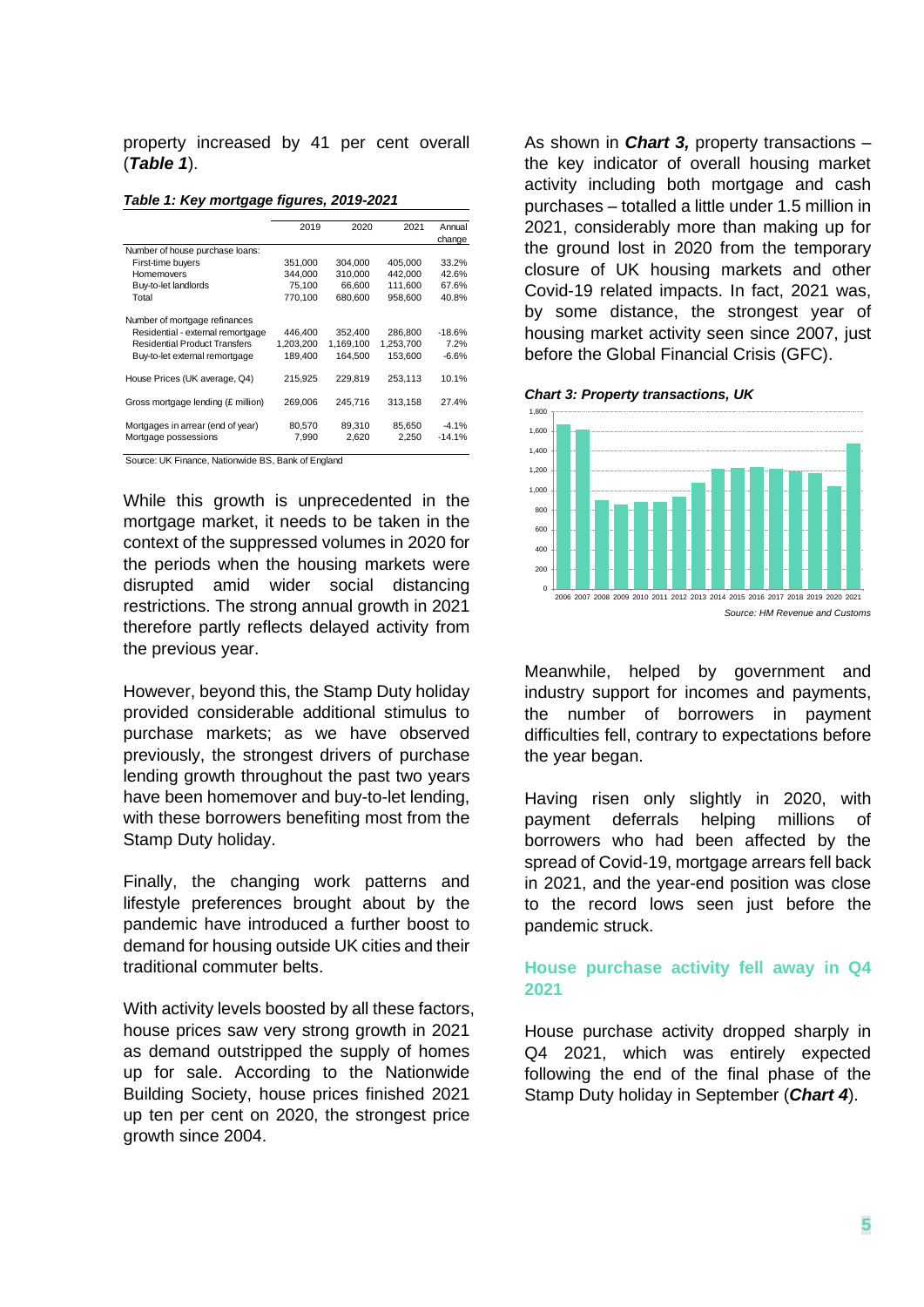

However, the drop off was somewhat lower than that seen following previous Stamp Duty rate changes, for example when the surcharge on additional property was brought in in 2016.

Overall, homemover activity was 36 per cent down year on year, and first-time buyers down 12 per cent – the smaller drop-off for the latter reflecting the lower growth seen previously. That compares with a 47 per cent annual contraction in BTL purchase activity in Q2 2016 when the surcharge came into effect.

This is notable because Q4 2020, boosted by the factors described above, was itself significantly above levels seen in the final quarter in any year since 2007.

Bearing in mind that Q4 2021 was the first quarter that the Stamp Duty holiday was no longer in place, this supports our observation (in our Q3 2021 Review) that the societal changes stimulating housing market activity in the Covid-19 era are yet to fade.

Looking ahead, applications data for Q4 2021 suggests that, although activity in Q1 2022 is likely to be lower than in Q1 2021, the drop off again is likely to be relatively modest, and levels will remain strong compared with the trends seen in the years leading up to the pandemic.

## **Post-Stamp Duty drop off in lending strongest in the "new commuter belt"**

The expected post-Stamp Duty holiday contraction in lending in Q4 2021 was seen across every region of the UK, with the contraction significantly greater for homemover activity than for FTBs everywhere barring Scotland (*Chart 5*).

*Chart 5: Number of new house purchase loans, annual percentage change, Q4 2021*



This too is entirely expected; having disproportionately benefited from the Stamp Duty holiday, homemover numbers saw far stronger growth whilst it was in place, and so the subsequent adjustment following the end of the holiday was commensurately greater.

In Scotland, the trend again reflected the pattern of growth last year, with the differing regime for Land and Buildings Transactions Tax (LBTT – the Scottish counterpart to Stamp Duty) meaning that FTBs saw proportionately more benefit from the purchase duty holiday in place there than elsewhere in the UK.

The greatest contraction was seen in the South East and South West, with these regions having seen some of the strongest growth figures over the previous year, driven in large part from homeowners looking to move (or buy additional property) further away from London and the traditional commuter belt.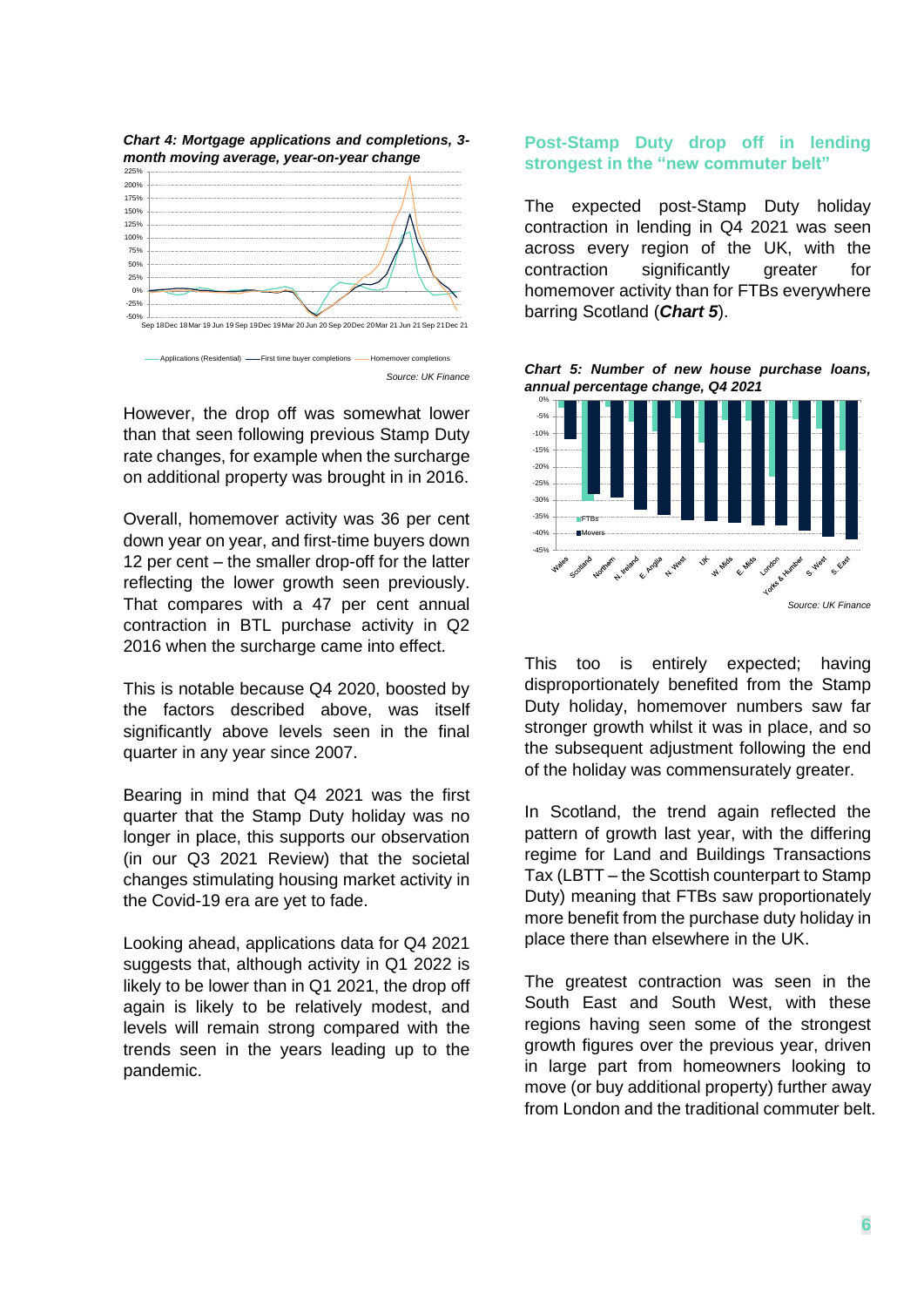#### **New mortgage affordability facing pressure from rising inflation**

Last year, against a backdrop of a housing market turbocharged by social change and taxation stimuli, UK house price growth rose by over ten per cent, far outstripping wage growth.

As a result, the house price-income ratio in 2021 rose to record levels, beyond even the peak levels seen in the boom years those seen just before the Global Financial Crisis (GFC) (*Chart 6*).



*Chart 6: House price earnings ratio and CPI inflation*

However, at the turn of the previous market cycle inflation plunged sharply as the credit crunch took hold. The subsequent growth in house prices since the recovery, from around 2009, was against a backdrop of low inflation, averaging around two per cent.

In contrast, CPI inflation rose to over five per cent in the latter part of 2021 and is now expected to rise further to over seven per cent this year.

As prices rise through the year, this will weigh more heavily on household balance sheets, particularly amongst lower-income households who spend proportionately more of their income on essential items, including energy and food, both of which are seeing particularly pronounced cost increases. An additional pressure will come from increased National Insurance contributions from April.

Combined with this, the increased cost of funds for lenders from Bank Rate rises in December and February (and market expectations of more to come to keep inflation in check) will place upward pressure on new mortgage lending rates. However, the current volatility in money and bond markets makes the precise path of longer-term rates hard to predict.

All of these factors will have an impact on the income-expenditure affordability tests that form part of the FCA rules on responsible lending, in place since 2014. This will bear down on effective demand and therefore on new lending, particularly at the lower-income end of the market. However, these affordability rules ensure that those taking out a mortgage now have a good degree of resilience in the face of growing household cost pressures.

## **Q1 activity set to soften but still in growth territory – even compared to pre-COVID era**

Looking ahead, UK Finance data on mortgage applications indicate that lending will move back towards growth territory in early 2022, following the post Stamp Duty holiday drop-off seen in Q4 2021. Overall, there were two per cent fewer mortgage applications submitted in Q4 2021 than in the same quarter a year previously (*Chart 7*).



*Chart 7: Residential mortgage applications, Q4 2021, change on one and two years ago*

As observed above, this is noteworthy, given the elevated levels seen a year previously,

*Source: Office for National Statistics, HM Land Registry*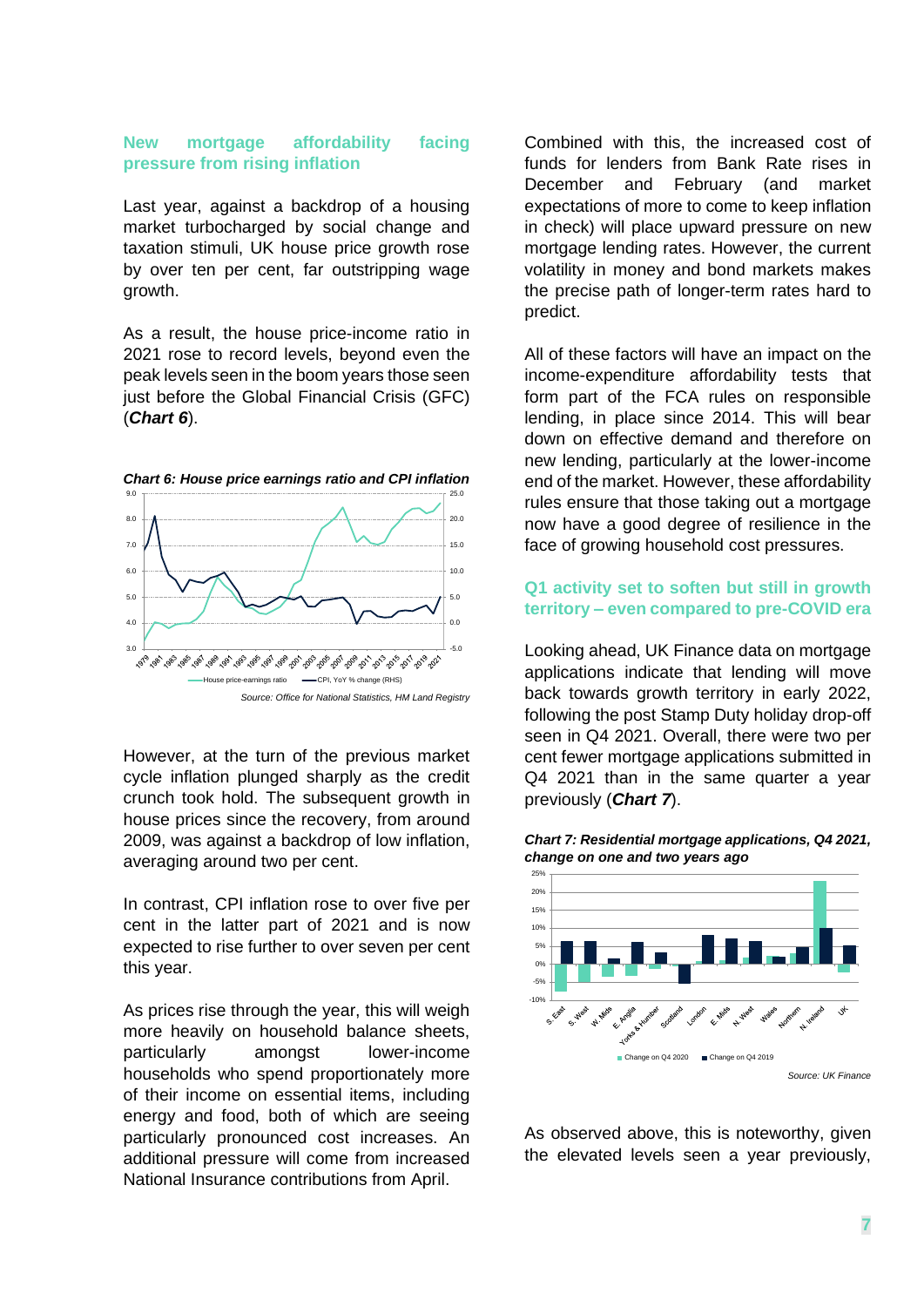and would represent healthy growth compared with pre-pandemic levels.

Growth rates varied widely across regions, with the southern English regions outside the capital all pointing towards a modest annual contraction in Q1 2022, whilst most other geographies look likely to return to annual growth. All regions of the country, barring Scotland, look set to show growth in lending compared with pre-pandemic levels.

#### **Consumer spending and lending: summary**

Q4 2021 saw a contraction in spending patterns off the back of an Omicron-driven wobble in consumer confidence. Meanwhile mortgage lending saw the expected post-Stamp Duty holiday decline, but signs are that other Covid-19 era demand stimuli linked to changing living and working patterns have not yet run their course.

The paths for consumer spending and borrowing over the coming months are both dependent on how households cope with the inflationary pressures now in the system, with the potential for this to add to the "K-shaped recovery," as lower-income household finances are disproportionately impacted.

#### **Household refinancing: boom in extra borrowing starting to abate**

The surge in equity withdrawal when remortgaging to fund additional property purchase, which we have observed in previous Reviews, appears to be tailing off following the end of the Stamp Duty holiday. Although the amounts withdrawn for "other reasons" are still significantly up on prepandemic levels, this now appears to be following a downward, if erratic, path (*Chart 8*).

*Chart 8: Average value of equity withdrawal through residential remortgages*



This is intuitive, with the tax break stimulus to acquire additional property wealth (whether for rental or occupation) no longer in place.

However, the second equity withdrawal feature seen through the pandemic, namely significantly increased sums withdrawn for home improvements, is proving more persistent.

This is likely to reflect the continuing move towards creating better living and homeworking spaces in a world where these spaces have become far more important.

However, it also reflects the inflationary pressures on carrying out this work, with construction sector labour and materials costs elevated even in the early months of 2021, well before the wider inflationary environment we are currently seeing.

Stripping out these inflationary pressures, this is further evidence of a housing market that has evolved to reflect work and life choices in a world reshaped by Covid-19, possibly for the long term.

#### **Household refinancing: product transfers dominate for now**

Refinancing overall in Q4 2021 continued to follow the pattern of maturing fixed rates, with a particular spike in November, seen across both internal Product Transfers (PTs) and external remortgage (*Chart 9*).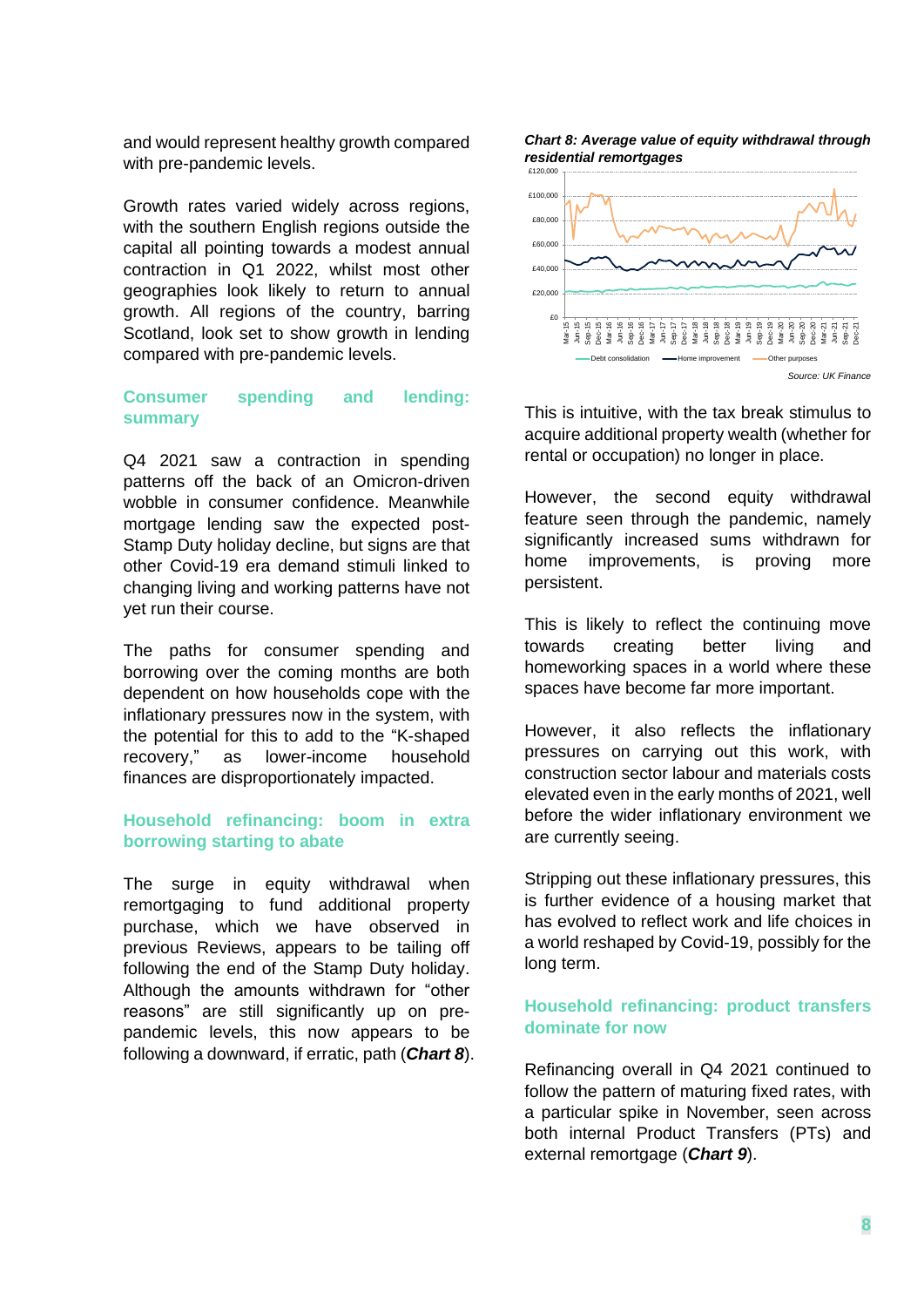



*Source: UK Finance*

Although each lender's own maturity profile varies according to business plans and popularity of their mortgage products in previous years, this timing does coincide with an increase in popularity of five-year fixed rate mortgages some five years ago.

This trend is set to increase through this year and into 2023, as we highlighted in our [Mortgage Market Forecasts](https://www.ukfinance.org.uk/data-and-research/data/mortgage-market-forecasts) in December, reflecting the increased popularity of longerterm fixed rates in the final years of the last decade.

## **Household saving: deposits continue to grow but modest signs of slowing**

Since the onset of the pandemic retail deposits have seen elevated growth, compared with that seen previously, as social distancing restrictions limited spending in some sectors.

Throughout 2021, as almost all restrictions were progressively lifted, the rate of increase in household deposits eased, but was still higher that that seen prior to 2020, as spending on some activities, including commuting travel costs, remained suppressed.

Q4 2021 saw this continue, with total deposits rising to a little under £1.1 trillion. The increase was concentrated entirely within instant access accounts, while time deposits continued to decline in the face of negative real rates of return, even for longer-term savings products.

With interest rates increasing (and expected to rise further over this year) we may see some growth in demand for longer-term savings products. However, while nominal rates remain well below inflation, this is likely to be limited in scope.

## **Household refinancing and savings: summary**

Refinancing activity overall continues with little regard to the Covid-19 impacts that have so fundamentally changed borrowing for house purchase. However, the equity withdrawal element of remortgaging has changed almost as dramatically, with amounts withdrawn increasing rapidly.

With the end of the Stamp Duty holiday, remortgage borrowing to fund additional property purchase looks to be falling away but changing patterns of living and working have led to more borrowing for home improvements. This this looks set to continue for now, as more homeowners take the opportunity to adapt their property to suit their needs.

# **Household debt: overdraft balances start to rise**

In the early months of the pandemic, overdrafts levels fell sharply, with many monthly outgoings reduced or suspended during lockdowns. Mirroring the patterns in spending, overdrafts started to increase (albeit slowly) through 2021, and this continued in the final quarter (*Chart 10*).



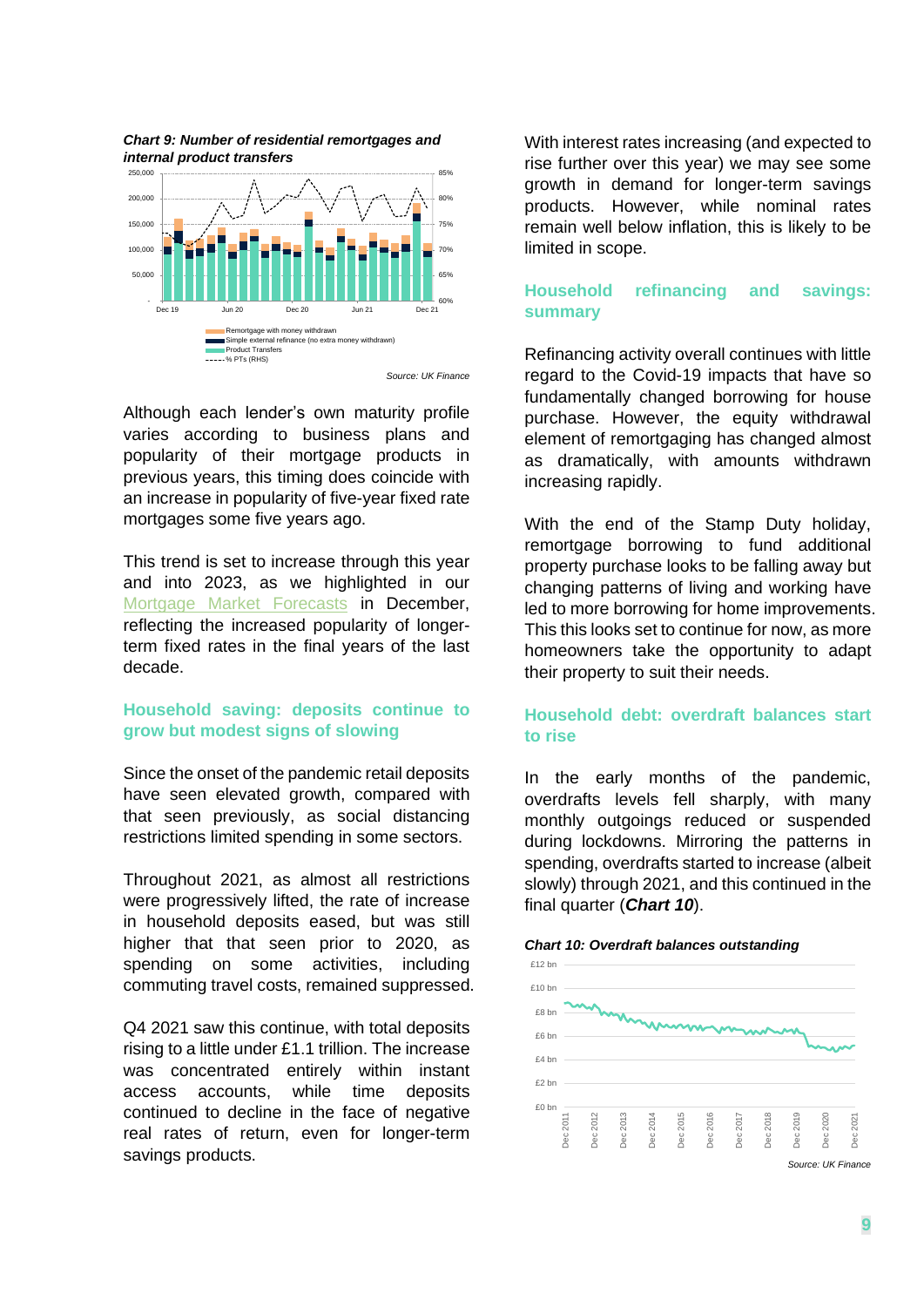Despite these rises, overdraft utilisation remains significantly below pre-pandemic levels, an indication that cost-of-living pressures have yet to make a material impact on the ability of monthly incomes to cover monthly household outgoings.

However, as an indicator of household payment stress, should this begin to increase more rapidly this may be an important early sign that the cost of living has begun to bite in a more significant way.

#### **Household debt: credit card debt increasingly paid off each month**

Overall, growth in outstanding credit card debt moved into positive territory for the first time since the onset of the pandemic. The sharp decline in outstanding balances in early 2020 was triggered by the reduction in spending opportunities and repayments outstripping card borrowing. Although the growth rate is still currently considerably lower than just before the pandemic, this had already been on a downward trend since 2017 (*Chart 11*).





However, when looking at potential indicators of household stress a more important metric is the proportion of card balances that are interest-bearing, meaning that they have not been fully paid off each month. As Chart 11 shows, barring two temporary spikes corresponding to the two periods of lockdown (when opportunities for spending were restricted and, at the same time, the Payment Deferral scheme allowed borrowers to delay payment without penalty) this metric has been

trending down throughout the pandemic era and this continued in the final quarter of 2021. Again, then, unsecured borrowing data gives no sign as yet of any early pressure on household finances, either in response to rising consumer prices or from any post CJRS impacts on employment and wages.

## **Household debt: mortgage arrears in good shape as cost-of-living pressures loom**

Arrears overall continued to fall in Q4 2021, continuing the trend seen through the whole of 2021 (*Chart 12*). Importantly, this was the first arrears data since the end of the CJRS on 30 September, with the mortgage Payment Deferral scheme having concluded fully two months before that.

*Chart 12: 1st charge homeowner and buy-to-let mortgages in arrears<sup>1</sup>*



*Notes: 1. Arrears measured as those representing more than 2.5 per cent of outstanding mortgage balance*

Although reportable arrears take some time to build up it is encouraging that, following the end of this support, there was no immediate increase in borrowers unable to meet their monthly mortgage payments, having held arrears at bay with the help of that temporary support from industry and government.

Within the downward trend for overall arrears numbers, we have seen the number of customers in deeper arrears, who already had significant payment shortfalls before the pandemic struck, continue to increase. The possessions moratorium, and subsequently the restricted capacity of the courts, has meant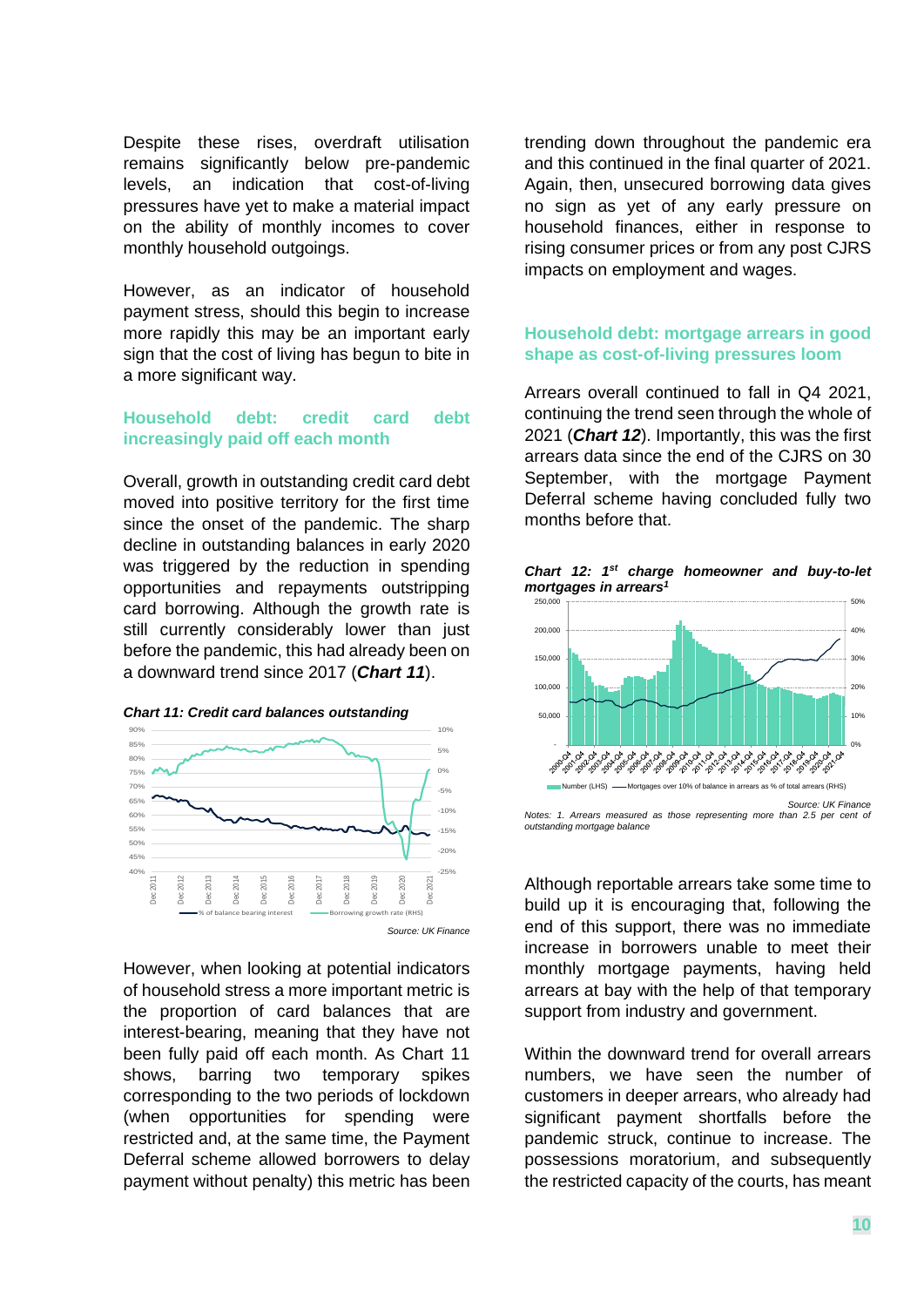many borrowers in unrecoverable arrears positions - who would normally have exited their mortgage by this stage through possession - have instead seen their positions worsen.

This increasing stock of heavy arrears cases will gradually ease over the course of 2022 into 2023, as the backlog of delayed possessions is cleared.

With the labour market situation following the closure of the CJRS now becoming clearer, forecasters are now expecting only a modest rise in unemployment. However, while unemployment is likely to be a lower risk to arrears than previously anticipated, inflation is emerging as a more significant threat to household balance sheets and, within this, mortgage payments.

As inflation continues to outstrip wage growth through this year, and additional National Insurance contributions kick in from April, real disposable household incomes will be increasingly squeezed.

Rate rises in response to inflation will also add to the payment burden for those customers on variable rates, although the three quarters of borrowers currently on fixed-rate deals will see no immediate impact.

As we have observed in previous Reviews, variable rate borrowers typically have significantly lower balances than those on fixed rates and so will see a relatively small increase in payments in absolute terms. However, the two rate rises since December, as well as any more to come as the Bank of England moves to control inflation, will incrementally add further pressure on these households' ability to meet all their monthly outgoings.

Overall, although we expect arrears to increase, the responsible lending rules in place since 2014 ensure that borrowers have a buffer against adverse rate and income shocks such as these, and this will greatly help moderate the extent of increases in arrears.

Helped in large part by this prudent underwriting, our data indicate that some 70 per cent of current residential borrowers needed less than 20 per cent of gross income to meet total mortgage payments (at the time of application), and almost all needed under 30 percent (*Chart 13*).

*Chart 13: Proportion of income needed to meet initial mortgage payments, by income at origination, residential mortgages outstanding*



*Notes: 1. Income and payments measured at application; data on current income are not available*

This points to a sizeable majority proportion of income left over after mortgage payments for the vast majority of mortgage customers. This provides borrowers significant room to flex other outgoings, as they typically prioritise payments on their home above other outgoings.

However, it should be noted that, within lower income brackets, a higher proportion of borrowers have less room to manoeuvre. Again, this suggests that, at the margins, inflation is likely to place pressure on arrears numbers, particularly amongst lower-income households.

## **Household debt: possessions activity increases gradually**

Following the end of the possessions moratorium in early 2021, possessions started to increase. However, the restricted court capacity has limited the number of cases that could be dealt with.